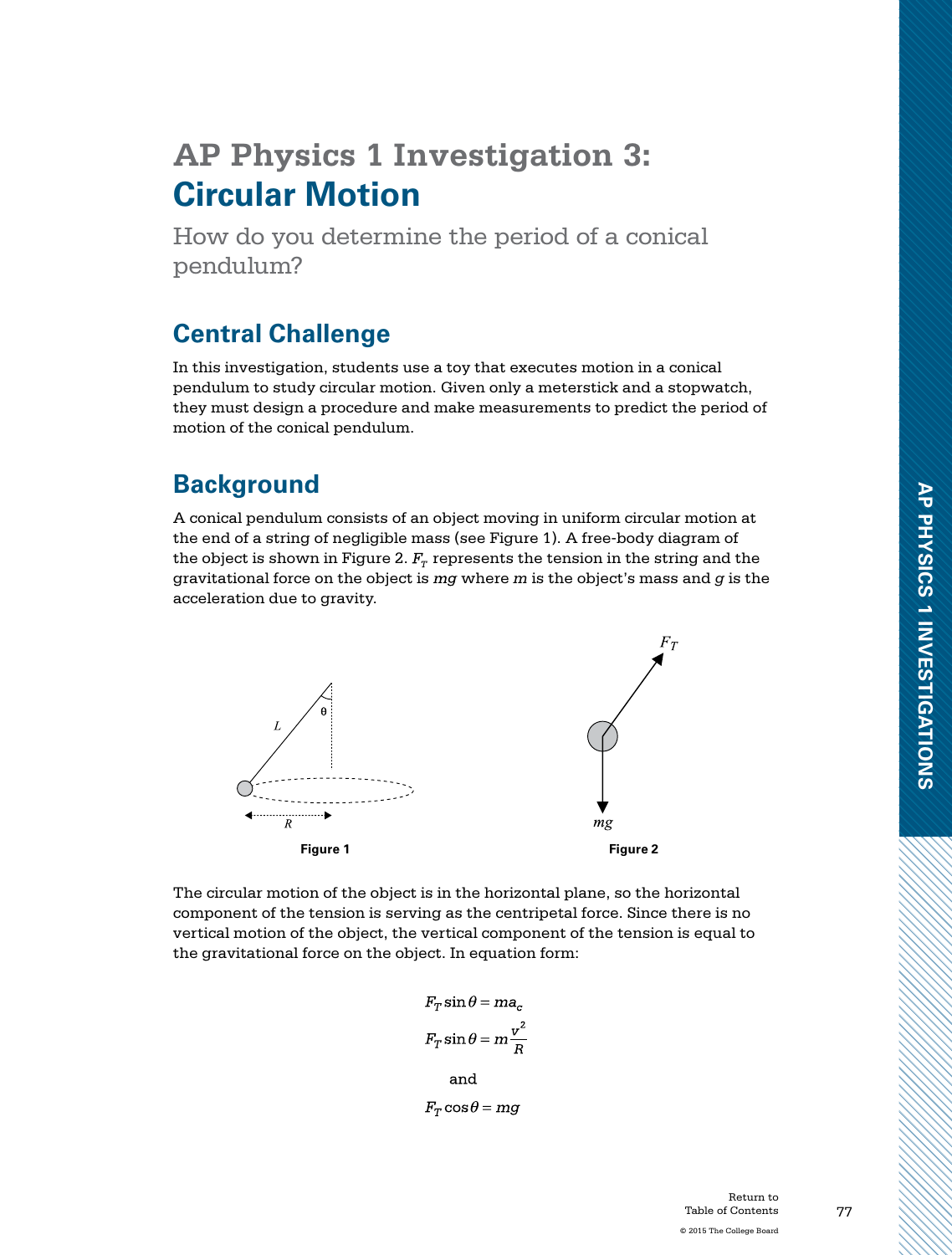where  $R$  is the radius of the object's motion,  $v$  is the speed, and  $\theta$  is the angle the string makes with the vertical, as shown in Figure 1.

Combining these equations we get:

$$
\tan\theta = \frac{v^2}{gR}
$$

The speed of an object in circular motion is given by  $v = \frac{2\pi R}{T}$  where *T* is the period of the circular motion. Substituting this relationship into the equation above and rearranging we get  $T^2 = \frac{4\pi^2 R}{g\tan\theta}$ 

Thus, by measuring only lengths such as L and R (see Figure 1), and using them to calculate the angle from the vertical, students can predict the period of a conical pendulum.

[**note:** *L* is the length of the pendulum, as measured from the point of attachment of the string to the center of mass of the object at the end of the pendulum (assuming the string has negligible mass), and *R* is measured from the center of the circle to the center of mass of the object.]

#### **Real-World Application**

There are many real-world applications of circular motion dealing with interchanges, intersections, and driving a car in general. You can talk about various amusement park rides as well — roller coasters deal heavily with circular motion. The swing ride is an example of a conical pendulum in which the riders sit in swings and move in circular motion around a central support structure (see Figure 3). Other rides, such as the rotor ride, Enterprise wheel, and Ferris wheel, spin the rider in circular motion either horizontally or vertically. NASA uses circular motion in a centrifuge to simulate the high g-forces on astronauts in flight. Medical equipment such as the centrifuge use circular motion principles to separate out components in test tubes.



**Figure 3**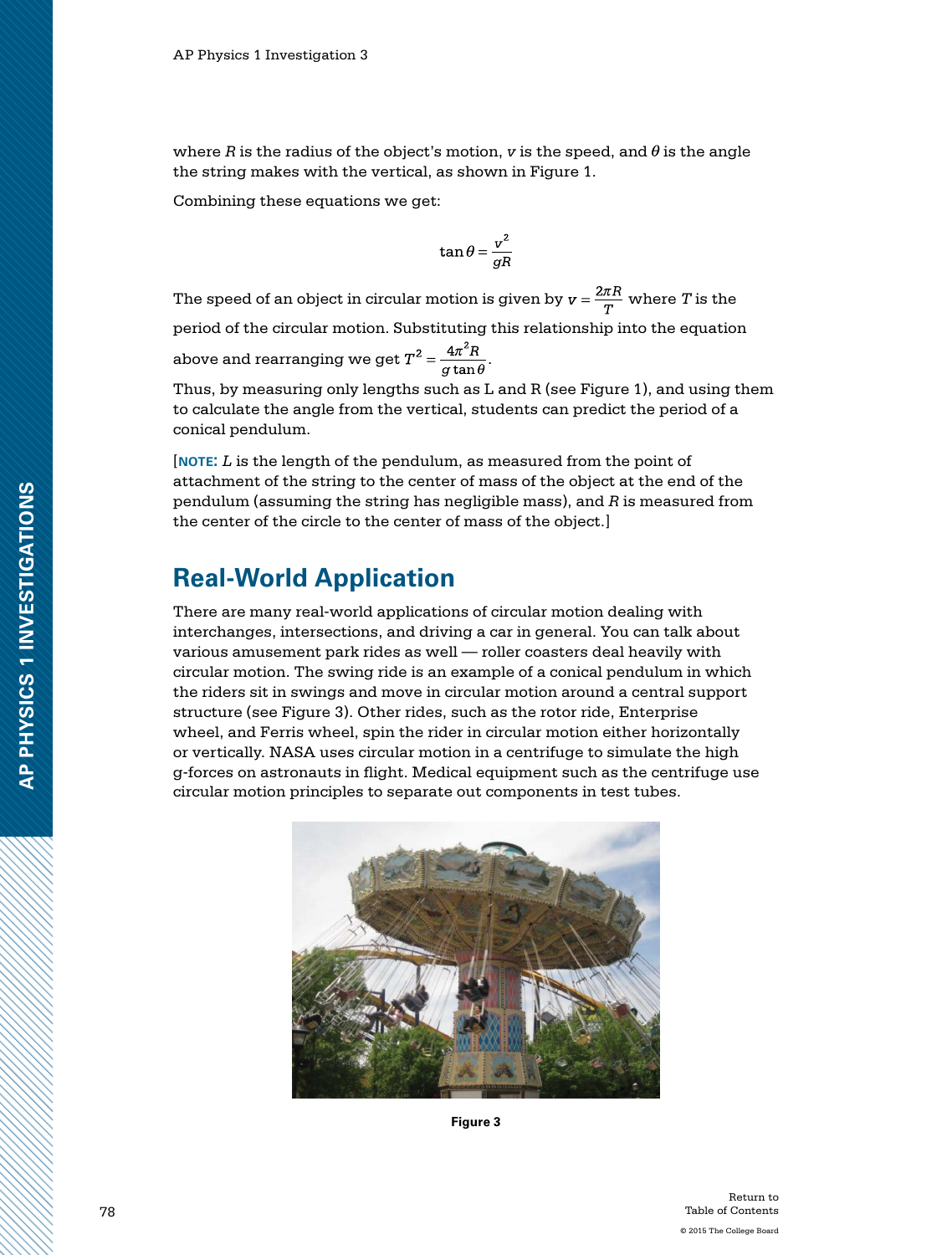# **Inquiry Overview**

This investigation is a guided inquiry in which students make measurements with a meterstick and use them to predict the period of a self-propelled mass, such as a flying airplane (or flying pig or cow), that moves like a conical pendulum. This is a new twist on what is a familiar lab (see "Circular Motion Studies with a Toy Airplane" in Supplemental Resources).

As part of their experimental design, students should also plan to make multiple measurements to determine or verify the relationship between the length of the pendulum and the angle the string makes with the vertical as the object executes circular motion. They can vary the length and plot graphs of period vs. length, speed vs. length, and angle vs. length, and compare the graphical results to the theoretical results derived using Newton's second law.

## **Connections to the AP Physics 1 Curriculum Framework**

**Big Idea 3** The interactions of an object with other objects can be described by forces.

| <b>Enduring Understanding</b>                                                                                                                                  | <b>Learning Objectives</b>                                                                                                                                                                                                                                                                                                       |
|----------------------------------------------------------------------------------------------------------------------------------------------------------------|----------------------------------------------------------------------------------------------------------------------------------------------------------------------------------------------------------------------------------------------------------------------------------------------------------------------------------|
| <b>3.B</b> Classically, the acceleration of<br>an object interacting with other<br>objects can be predicted<br>by using $\vec{a} = \frac{\Sigma \vec{F}}{m}$ . | <b>3.B.1.1</b> The student is able to predict the motion<br>of an object subject to forces exerted by several<br>objects using an application of Newton's second law<br>in a variety of physical situations with acceleration<br>in one dimension. (Science Practice 6.4)                                                        |
|                                                                                                                                                                | <b>3.B.1.2</b> The student is able to design a plan to collect<br>and analyze data for motion (static, constant, or<br>accelerating) from force measurements and carry<br>out an analysis to determine the relationship<br>between the net force and the vector sum of the<br>individual forces. (Science Practices 4.2 and 5.1) |
|                                                                                                                                                                | <b>3.B.2.1</b> The student is able to create and use free-<br>body diagrams to analyze physical situations to<br>solve problems with motion qualitatively and<br>quantitatively. (Science Practices 1.1, 1.4, and 2.2)                                                                                                           |
| <b>3E</b> A force exerted on an<br>object can change the kinetic<br>energy of the object.                                                                      | 3.E.1.3 The student is able to use force and velocity<br>vectors to determine qualitatively or quantitatively the<br>net force exerted on an object and qualitatively whether<br>kinetic energy of that object would increase, decrease,<br>or remain unchanged. (Science Practices 1.4 and 2.2)                                 |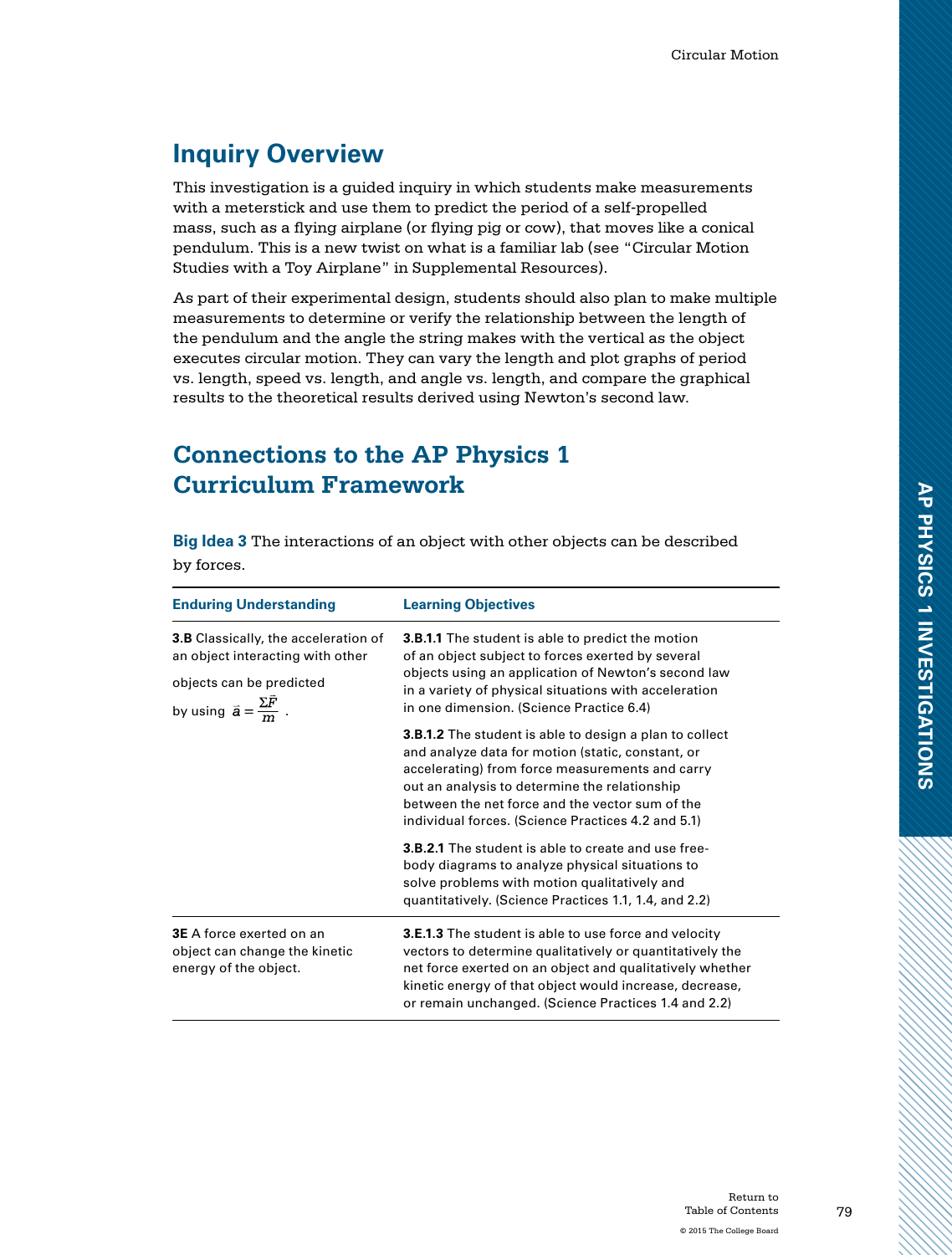**Big Idea 4** Interactions between systems can result in changes in those systems.

| <b>Enduring Understanding</b>                                                                                                                                          | <b>Learning Objectives</b>                                                                                                                                                                                                                                                   |
|------------------------------------------------------------------------------------------------------------------------------------------------------------------------|------------------------------------------------------------------------------------------------------------------------------------------------------------------------------------------------------------------------------------------------------------------------------|
| <b>4.A</b> The acceleration of the<br>center of mass of a system is<br>related to the net force exerted<br>on the system, where $\vec{a} = \frac{\Sigma \vec{F}}{m}$ . | <b>4.A.2.1:</b> The student is able to make predictions<br>about the motion of a system based on the fact<br>that acceleration is equal to the change in velocity<br>per unit time, and velocity is equal to the change<br>in position per unit time. (Science Practice 6.4) |
|                                                                                                                                                                        | 4.A.3.1: The student is able to apply Newton's second<br>law to systems to calculate the change in the center-<br>of-mass velocity when an external force is exerted<br>on the system. (Science Practices 2.2 and 5.1)                                                       |

[**note:** In addition to those listed in the learning objectives above, Science Practice 4.3 is also addressed in this investigation.]

# **Skills and Practices Taught/Emphasized in This Investigation**

| <b>Science Practices</b>                                                                                                | <b>Activities</b>                                                                                                                                                                                                                                               |
|-------------------------------------------------------------------------------------------------------------------------|-----------------------------------------------------------------------------------------------------------------------------------------------------------------------------------------------------------------------------------------------------------------|
| 1.1 The student can create representations<br>and models of natural or man-made<br>phenomena and systems in the domain. | Students draw free-body diagrams of the<br>object as it executes circular motion.                                                                                                                                                                               |
| <b>1.4</b> The student can use representations                                                                          | Students use the free-body diagram and                                                                                                                                                                                                                          |
| and models to analyze situations or solve                                                                               | Newton's second law to write equations                                                                                                                                                                                                                          |
| problems qualitatively and quantitatively.                                                                              | related to the motion of the object.                                                                                                                                                                                                                            |
| 2.2 The student can apply                                                                                               | Students use equations derived from                                                                                                                                                                                                                             |
| mathematical routines to quantities                                                                                     | Newton's second law to analyze                                                                                                                                                                                                                                  |
| that describe natural phenomena.                                                                                        | the motion of the object.                                                                                                                                                                                                                                       |
| 4.2 The student can <i>design a plan</i>                                                                                | Students design a plan to use only                                                                                                                                                                                                                              |
| for collecting data to answer a                                                                                         | length measurements to predict the                                                                                                                                                                                                                              |
| particular scientific question.                                                                                         | period of a conical pendulum.                                                                                                                                                                                                                                   |
| 4.3 The student can collect data to<br>answer a particular scientific question.                                         | Students make measurements of various<br>lengths associated with the motion of<br>the object as it moves in a circle.                                                                                                                                           |
| 5.1 The student can analyze data to<br>identify patterns or relationships                                               | Students apply mathematical routines<br>to choose data that will allow them to<br>predict the period of the object's motion.<br>Students analyze the uncertainty in their<br>measurements and make adjustments to<br>reduce these uncertainties where possible. |
| 6.4 The student can <i>make claims and</i>                                                                              | Students use Newton's second law and                                                                                                                                                                                                                            |
| predictions about natural phenomena                                                                                     | length measurements to predict the                                                                                                                                                                                                                              |
| based on scientific theories and models.                                                                                | period of an object moving in a circle.                                                                                                                                                                                                                         |

[**note:** Students should be keeping artifacts (lab notebook, portfolio, etc.) that may be used as evidence when trying to get lab credit at some institutions.]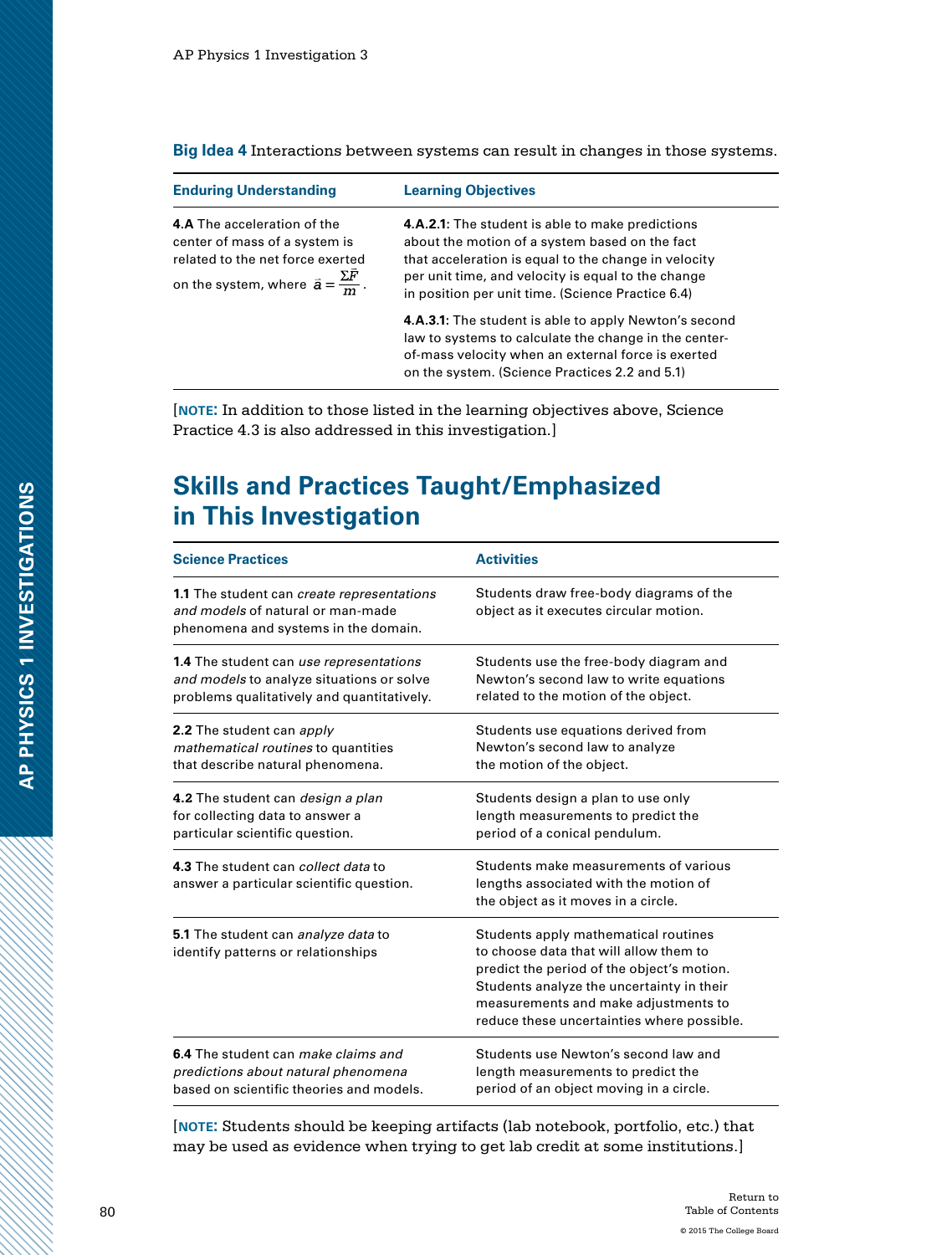# **Equipment and Materials**

*Per lab group (two to four students):*

- $\blacktriangleright$  Battery-operated toy airplane (or flying pig or cow see Figure 4) with new 1.5-volt AA cells installed
- ▶ Meterstick
- ▶ Stopwatch (for verification only)
- ▶ (Optional) Extra sets of AA cells for the plane that have been drained so they are not at full operating potential difference. [**note:** The cells in the sets should be less than 1.5 V each under load, but each cell in the set of two should be at the same potential.]
- ▶ (Optional) Multimeter to test electric potential difference of each cell

[**note:** Ceiling-suspended, battery-operated airplanes (9-inch wingspan, two AA batteries required) can be obtained from The Physics Toolbox — see Supplemental Resources.]





#### **Timing and Length of Investigation**

▶ **Teacher Preparation/Set-up:** 15 minutes

The toys need to be suspended so they can execute circular motion — extend them from the ceiling or from a tall stick or pole. You should do this setup prior to the lab. [**note:** Strong hooked magnets can be attached to ceiling metal cross grids to support the swivel hook that comes with the flying toy. Avoid attaching the devices to the ceiling on or at the corners of light fixtures or on sprinkler system apparatus.]

▶ **Prelab:** 10 minutes

To demonstrate the conical pendulum, put students in groups and pose the problems to them.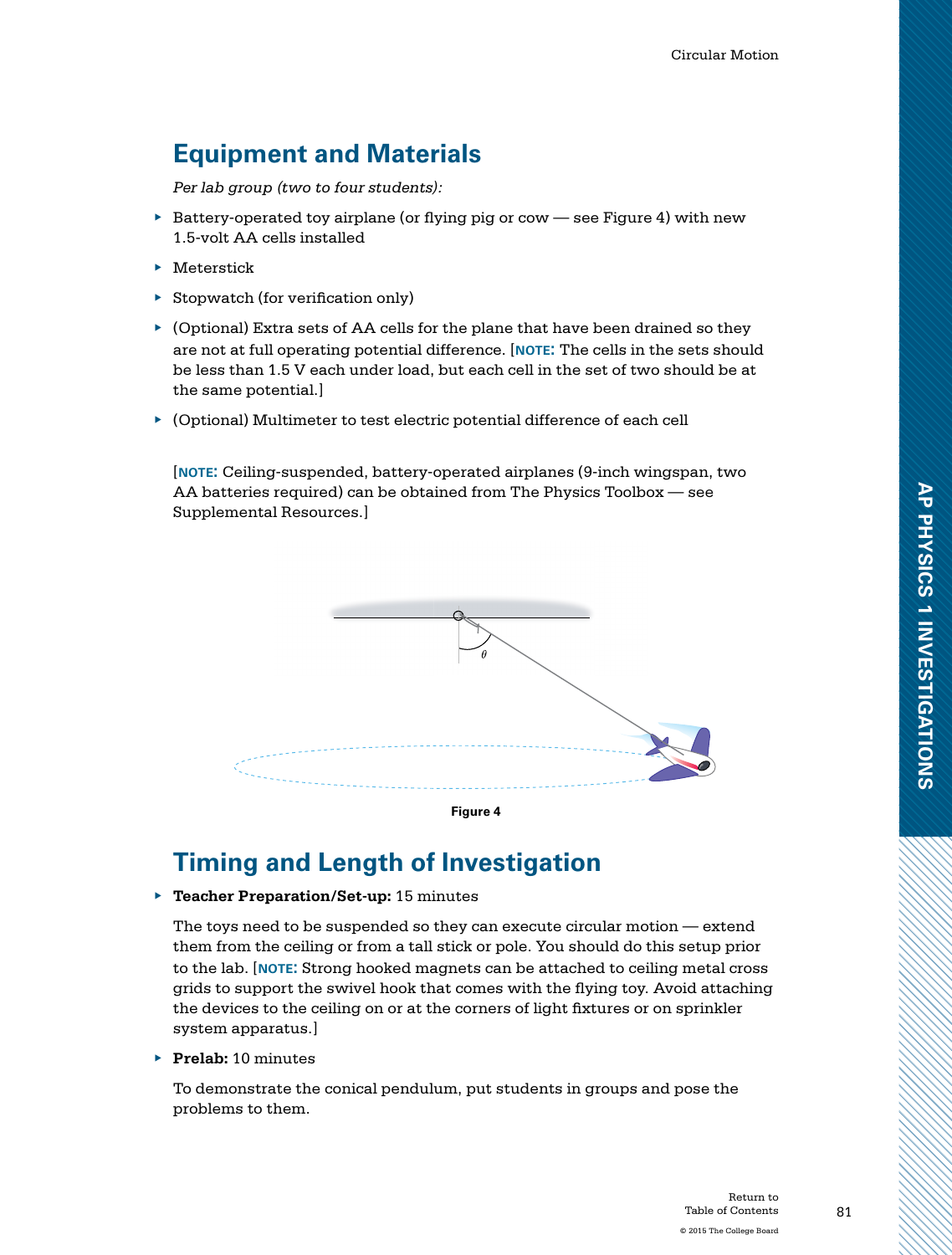▶ **Student Investigation:** 45–60 minutes

Students design a plan to make measurements, and make the measurements and calculate the period.

▶ **Postlab Discussion:** 15–30 minutes

Students present their results, and share the method they used to predict the period.

▶ **Total Time:** 1.5–2 hours

#### **Safety**

All general safety guidelines should be observed. In addition, some toy airplanes have small plastic propellers that rotate rapidly; students must take care to keep their fingers away from the propellers. Students should also not walk around too much to avoid getting hit in the head by a conical pendulum. Students should be wearing safety goggles on the off-chance that a string breaks.

To prevent students from climbing up on tables or chairs to change ceiling connections, it may be wise to preinstall multiple devices with new cells and with different lengths; then students can take multiple trials by simply moving to a different pendulum (assuming they all are constructed similarly).

#### **Preparation and Prelab**

This lab is best implemented at the end of the circular motion unit and used as a review. Students should already have solved many problems involving circular motion. They should be able to draw a free-body diagram and identify the radius of an object's motion.

Demonstrate for students how to start the toy airplane flying in circular motion. All that remains after that is to present them with this task: using only a meterstick, make measurements that allow for calculation of the period of the plane's motion. Students should not be shown the derivation above in the Background section; rather, they should be required to complete it themselves and decide what measurements to make.

# **The Investigation**

Students should work in groups of two to four. The number of students per group depends upon how many toy airplanes are available or the time available for groups to rotate through using the setup. Each group should have direct access to a device.

Each group designs and executes a plan for taking measurements with a meterstick to calculate the period of a conical pendulum. They then measure the period with a stopwatch and compare the stopwatch measurement to their prediction.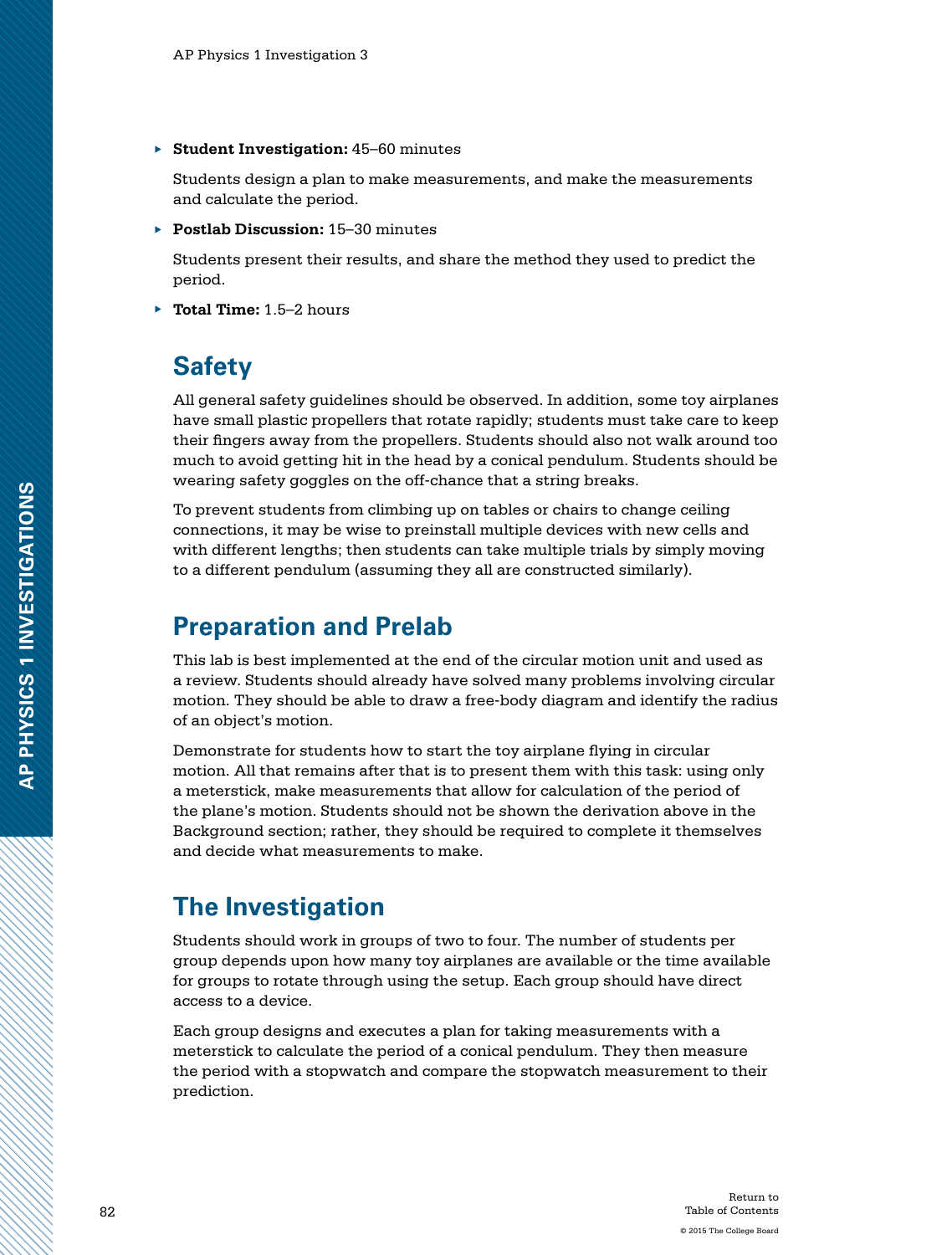Some groups will start to measure before they have a plan. Some groups will ask if they can find the mass of the plane. They should not be allowed to use a balance to find the mass of the plane. If they can find the mass of the plane with only a meterstick (no other masses, etc.) then that's fine, but the only measurement tool they are allowed is a meterstick.

Circulate among the groups and encourage students to draw a free-body diagram of the plane and use it to write some equations. Some groups will need more assistance than others. Most groups will measure the length of the pendulum (from pivot to center of object). Some groups will measure the radius of the circular motion (from center of circle to center of object); other groups will measure how far below the support point (ceiling) the circle is. Groups need to use this measurement to calculate the vertex angle of the conical pendulum (the angle the string makes with the vertical; see Figure 1). Encourage students to only run the plane when they are making measurements so the battery doesn't run out too quickly — this will help maintain a constant speed for the plane during the experiment.

Once the students have completed their measurements and calculations, they share them with the rest of the class, perhaps using whiteboards or large sheets of paper, for a discussion related to methods of analysis.

#### **Extension**

An extension option is to provide students with AA cells that have different potential differences to power the planes, to first determine whether the potential difference affects speed. Then students can investigate how the speed affects the angle and the radius of the motion for a constant length of string supporting the plane.

#### **Common Student Challenges**

One of the biggest problems students face with circular motion is the idea of centripetal force. Many students seem to think that a "magic" centripetal force is exerted on an object when it is in circular motion, and that the direction of this force is directed outward, not inward to the center of the circle. Students think this because they are confusing centripetal force with inertia. They think that if they were in a car making a fast turn and the door opened, they would be thrown out of the car. Thus, they believe there is a force related to circular motion directed to the outside of the circle.

It is important to emphasize that a force is an interaction between two objects and help students identify the object exerting the force toward the center of another object's circular motion. Ask them to envision that to keep them in the car going around a circle, the door must exert an inward force, since their inertia would cause them to continue moving in a straight line. Trying to make an object, such as a basketball, roll in a circle by only tapping it with a meterstick will also emphasize in which direction the external force must act.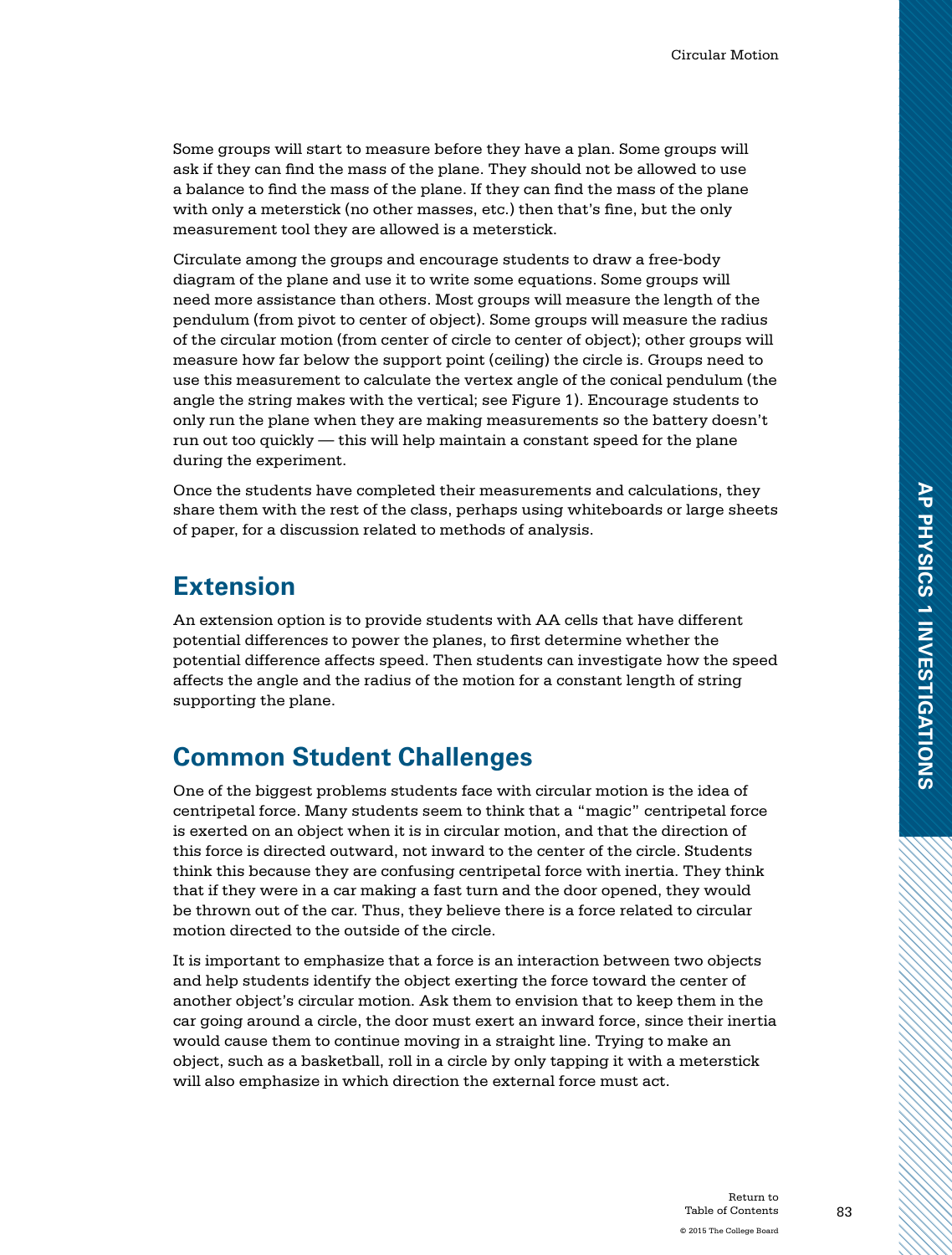Some teachers go so far as to tell students that there is no such thing as a centripetal force, just like there is no such thing as a down force. The word *centripetal* refers to a direction. Emphasize that some external force, such as the normal force, gravity, friction, or tension must act centripetally to allow an object to execute circular motion. An activity that will help students with this concept is as follows: students draw several free-body diagrams of objects in circular motion and then select (e.g., draw a circle around) the force or forces that act centripetally. In this particular lab, the centripetal direction is horizontally toward the center of the circle in which the plane is flying, so the horizontal component of the tension force is acting centripetally.

Students also need to be reminded, when making measurements of pendulum length (*L*) and radius of the circle (*R*) that the measurements should be made to the center of the moving object. Students often mistakenly take the length of a pendulum as the length of the string or chain supporting the object; however, the pendulum length is from pivot or connection to the center of mass of the pendulum/mass system. If the supporting chain or string has negligible mass, then the pendulum length is measured from the pivot to the center of mass of the object attached.

#### **Analyzing Results**

Ask students to use a stopwatch and compare their calculated period (calculated using the length measurements) to a period measured directly with the stopwatch. They should compute a percent difference between the measured and calculated periods and describe how reasonable their results are. The "measured" period is what students measured with the stopwatch. This should be treated as the theoretical value in this case. The "calculated" period is the one derived from the distance measurements they made. This should be treated as the "experimental" value in their discussion of percent difference. Technically they are both measured values, but in calculating the percent difference, the period measured with the stopwatch has much less uncertainty, and thus can be used to approximate a true value for the period.

Encourage students to consider the uncertainties in their measurements. For example, if they measured the radius of the plane's motion while it was moving, how precisely could they measure the radius? What is the uncertainty in each of their measurements? What do they think the total uncertainty is? Are their measured and calculated values the same within the limits of precision of their measurements? In other words, is the percent difference between the measured and calculated values less than the total uncertainty in their length measurements?

Students should also consider whether the speed of the plane was actually constant. Ask them how they might have noticed in their data that it wasn't, and how that would affect their prediction.

**AP PHYSICS 1 INVESTIGATIONS**

AP PHYSICS 1 INVESTIGATIONS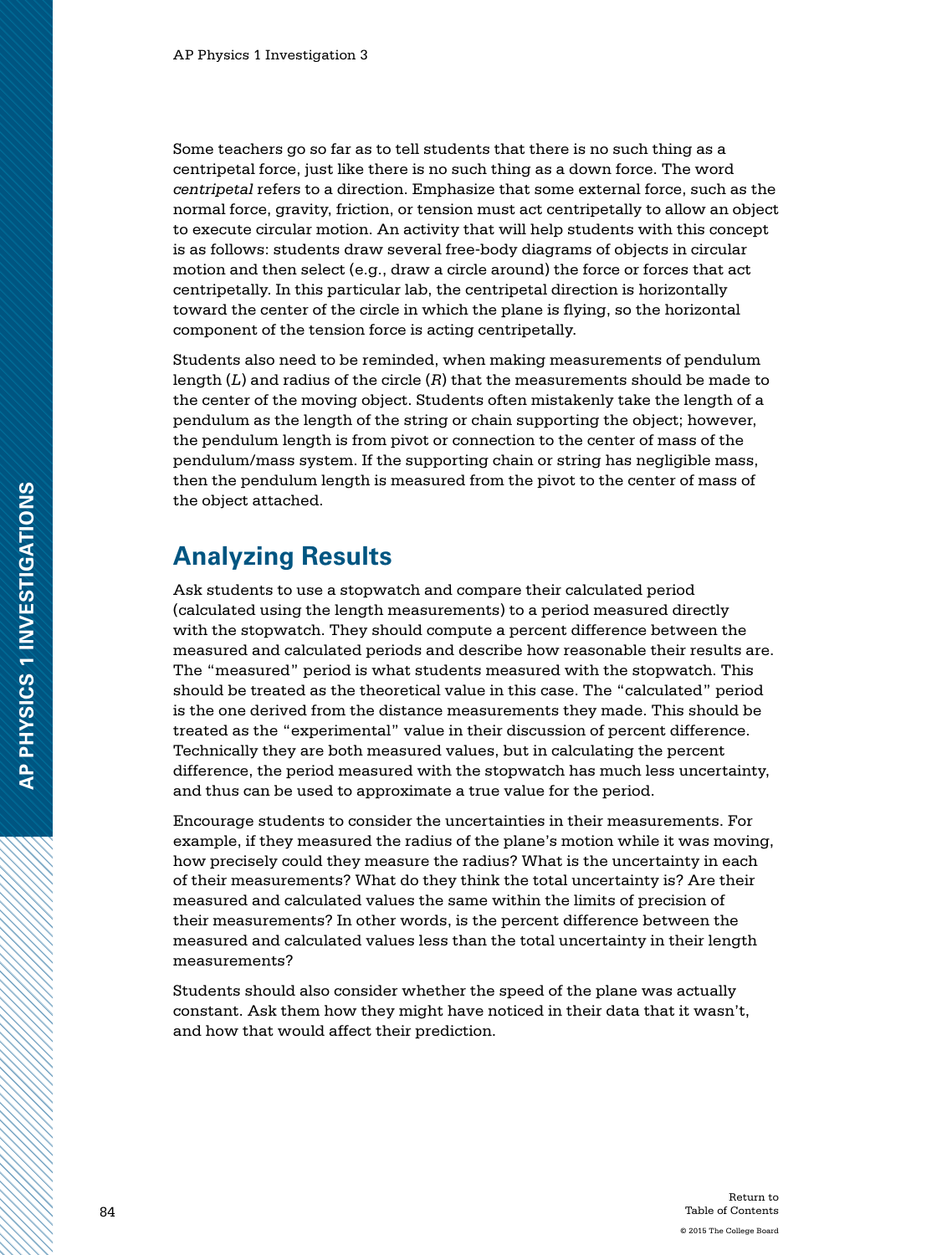Students then use the measurements of varying lengths to determine or verify the relationship between the length of the pendulum and the angle the string makes with the vertical, in order to determine the relationship between the length of the pendulum and the angle the string makes with the vertical as

the object executes circular motion. The equation derived above  $\left(T^2 = \frac{4\pi^2 R}{g\tan\theta}\right)$ 

relates the radius to the period and the angle. The radius and length of string are related by  $R = L \sin \theta$ . Substitute this into the above equation and one

obtains  $T^2 = \frac{4\pi^2}{g} L \cos\theta$ .

Once students have contemplated these questions within their own groups, then the whole class has a discussion comparing the various groups' methods and which methods were more precise than others. They also present their graphs for comparison and discussion.

# **Assessing Student Understanding**

After completing this investigation, students should be able to:

- ▶ Draw a free-body diagram of an object moving as a conical pendulum;
- ▶ Design a plan to make measurements to analyze the motion of a conical pendulum;
- $\blacktriangleright$  Evaluate the uncertainties in the measurements of length made for a conical pendulum;
- ▶ Use Newton's second law to analyze the motion of a conical pendulum;
- $\blacktriangleright$  Predict the period of a conical pendulum using only length measurements;
- ▶ Calculate speed, period, and angle for various lengths; and
- $\triangleright$  Graph the relationships and compare them to Newton's second law.

#### **Assessing the Science Practices**

**Science Practice 1.1** The student can *create representations and models* of natural or man-made phenomena and systems in the domain.

| <b>Proficient</b>             | Draws an accurate picture of the motion of a conical pendulum, and<br>draws an accurate free-body diagram of the conical pendulum. |
|-------------------------------|------------------------------------------------------------------------------------------------------------------------------------|
| <b>Nearly Proficient</b>      | Draws an accurate free-body diagram of the conical pendulum<br>but adds a fictitious centripetal force to the diagram.             |
| On the Path to<br>Proficiency | Draws an almost accurate free-body diagram with one<br>or more additional forces that are incorrect.                               |
| An Attempt                    | Draws an inaccurate free-body diagram of the conical pendulum.                                                                     |

**AP PHYSICS 1 INVESTIGATIONS**

AP PHYSICS 1 INVESTIGATIONS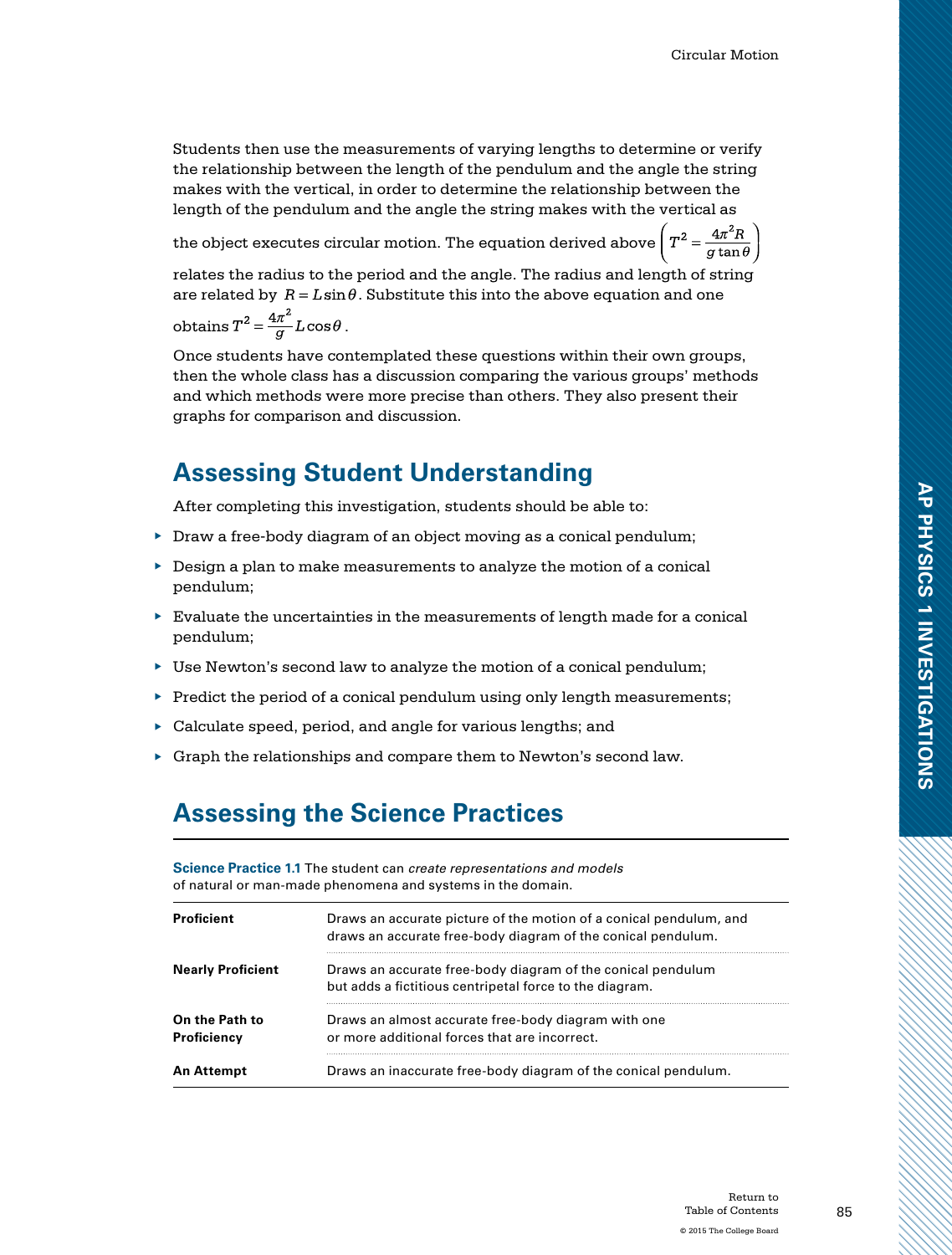**Science Practice 1.4** The student can *use representations and models* to analyze situations or solve problems qualitatively and quantitatively.

| Proficient                    | Makes no mistakes in using a free-body diagram to analyze the<br>motion of a conical pendulum using Newton's second law.          |
|-------------------------------|-----------------------------------------------------------------------------------------------------------------------------------|
| <b>Nearly Proficient</b>      | Makes minor mistakes in using the free-body diagram or picture<br>to write equations to analyze the motion of a conical pendulum. |
| On the Path to<br>Proficiency | Makes major mistakes in using Newton's laws and the free-<br>body diagram to analyze the conical pendulum.                        |
| An Attempt                    | Unable to write equations using the free-body diagram.                                                                            |

**Science Practice 2.2** The student can *apply mathematical routines* to quantities that describe natural phenomena.

| <b>Proficient</b>             | Uses Newton's second law to analyze the motion of a conical pendulum,<br>using length measurements only to calculate period, speed, and angle. |
|-------------------------------|------------------------------------------------------------------------------------------------------------------------------------------------|
| <b>Nearly Proficient</b>      | Makes mostly correct calculations from equations;<br>may confuse the use of sine and cosine.                                                   |
| On the Path to<br>Proficiency | Makes some correct calculations from equations.                                                                                                |
| An Attempt                    | Makes no correct calculations from equations.                                                                                                  |

**Science Practice 4.2** The student can *design a plan* for collecting data to answer a particular scientific question.

| Proficient                    | Designs an accurate and appropriate plan to make length<br>measurements to predict the period of a pendulum. |  |
|-------------------------------|--------------------------------------------------------------------------------------------------------------|--|
| <b>Nearly Proficient</b>      | Follows directions and adds a design plan that is mostly<br>complete, including diagrams and assumptions.    |  |
| On the Path to<br>Proficiency | Follows directions but does not clearly indicate a<br>plan for experimental design and procedure.            |  |
| An Attempt                    | Misinterprets directions or does not indicate a plan<br>for experimental design and procedure.               |  |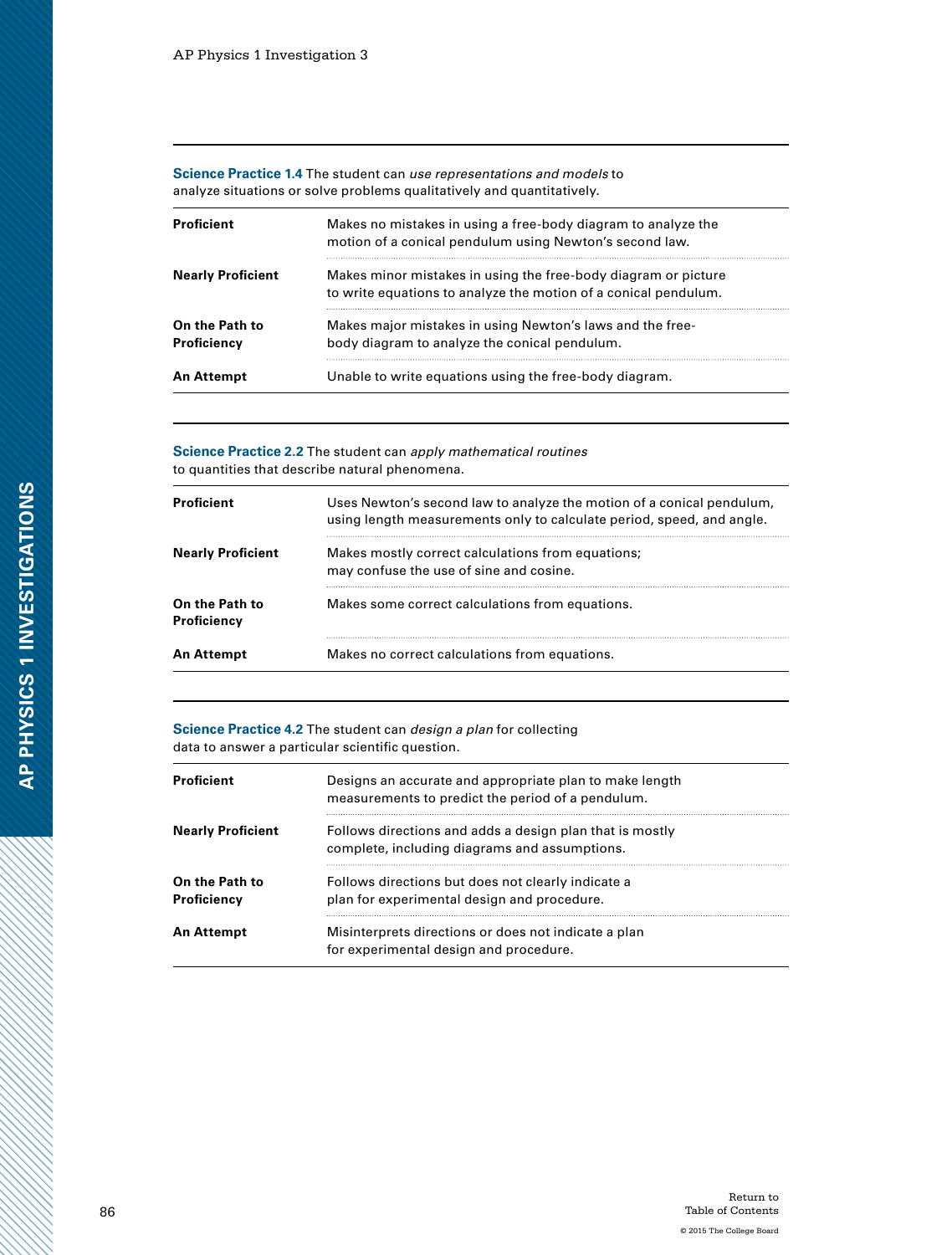**Science Practice 4.3** The student can *collect data* to answer a particular scientific question.

| Proficient                    | Collects accurate and appropriate length data from multiple trials<br>using different lengths to predict the period of a conical pendulum.                        |
|-------------------------------|-------------------------------------------------------------------------------------------------------------------------------------------------------------------|
| <b>Nearly Proficient</b>      | Collects data that is missing a few minor pieces or is<br>disorganized in its presentation. For example, doesn't<br>perform trials for multiple pendulum lengths. |
| On the Path to<br>Proficiency | There are major gaps in the data collected, and<br>the presentation lacks any organization.                                                                       |
| An Attempt                    | Collects inaccurate or incomplete data or doesn't<br>provide any organization for this data.                                                                      |

**Science Practice 5.1** The student can *analyze data* to identify patterns or relationships.

| Proficient                    | Analyzes the uncertainties in the length measurements made<br>and determines the uncertainty in the period calculated. Graphs<br>the relationships from period, speed, and angle as functions of<br>pendulum length and compares them to Newton's second law. |
|-------------------------------|---------------------------------------------------------------------------------------------------------------------------------------------------------------------------------------------------------------------------------------------------------------|
| <b>Nearly Proficient</b>      | Estimates uncertainties and calculates a total uncertainty without<br>being clear on how to use this to evaluate the accuracy of the result.                                                                                                                  |
| On the Path to<br>Proficiency | Estimates uncertainties in measurements but does not compute<br>a total uncertainty or compare it to the percent difference.                                                                                                                                  |
| <b>An Attempt</b>             | Cannot accurately evaluate the uncertainties in measurements.                                                                                                                                                                                                 |

**Science Practice 6.4** The student can *make claims and predictions about natural phenomena* based on scientific theories and models.

| <b>Proficient</b>             | Accurately predicts how changing the length of a conical<br>pendulum will change the period of the pendulum and<br>applies this prediction to changes in speed and angle. |
|-------------------------------|---------------------------------------------------------------------------------------------------------------------------------------------------------------------------|
| <b>Nearly Proficient</b>      | Makes a minor mistake in the predictions about<br>the motion of a conical pendulum.                                                                                       |
| On the Path to<br>Proficiency | Makes only limited predictions about the motion of a conical pendulum.                                                                                                    |
| An Attempt                    | Cannot make accurate predictions about the<br>motion of a conical pendulum.                                                                                               |